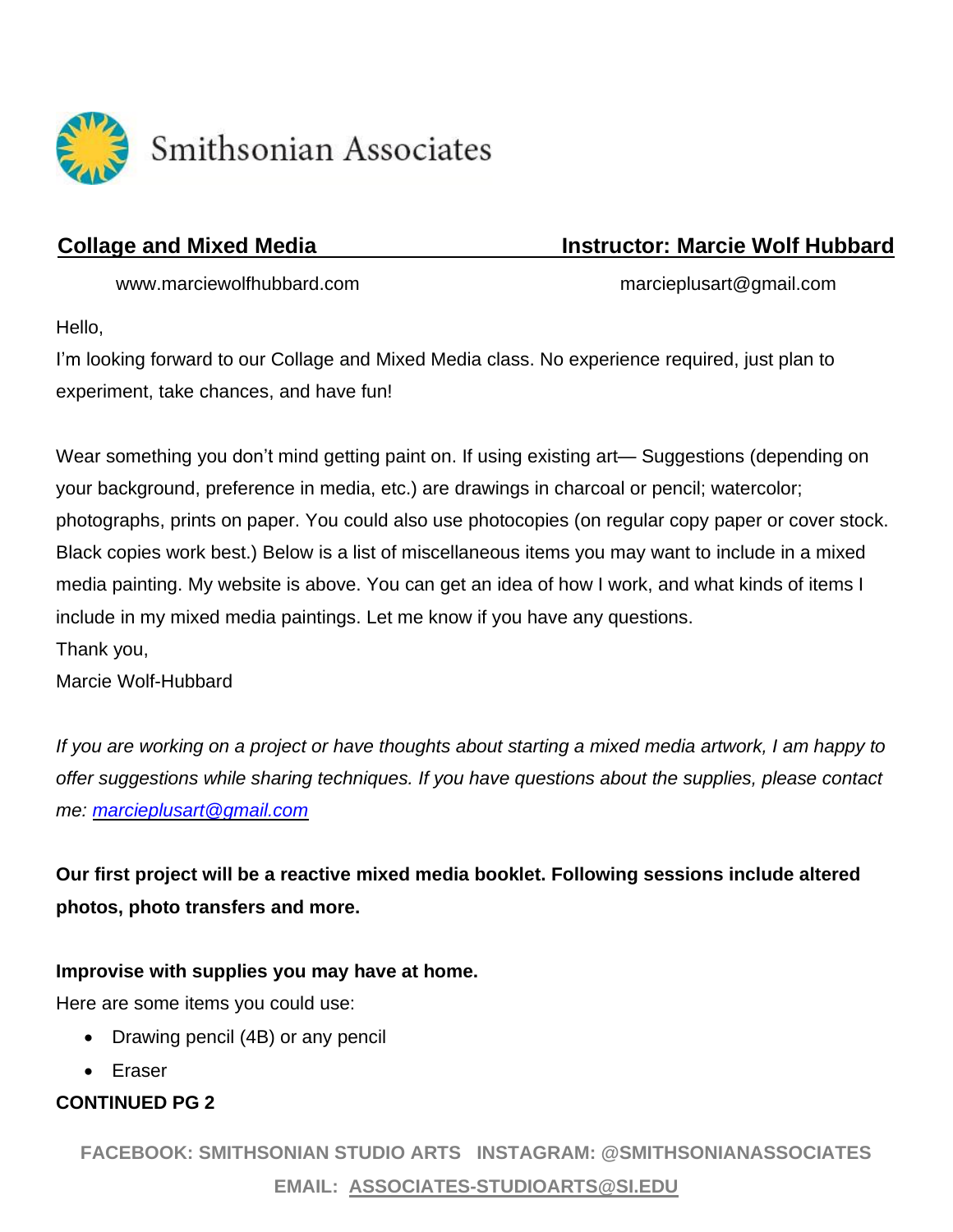- Paper: options:
- Drawing paper & mixed media paper 9" x 12" (preferred), cover stock, watercolor paper or Junk Mail
- Watercolor pan set with brush (student, inexpensive)
- Acrylic paint\*, brushes, palette (could be large plastic food carry out containers)
- Container for water (for example: reusing deli/food container)
- \*Student grade acrylics is fine- basic colors plus black and white. Additional colors if you desire. Suggestions include Dick Blick studio acrylics, Amsterdam Standard Series Acrylics or Liquitex Basics Acrylic Colors
- Glue stick (such as Elmer's, Avery, UHU etc.)
- Old magazines, books, newspapers, old calendars, junk mail.
- Mat board or cardboard scraps
- Mat board or surface to cut on
- paper clip
- Miscellaneous papers (scraps-think color, patterns, old book pages, food wrapping, etc.)
- Xacto knife, blades
- Ruler
- Scissors
- Clear contact paper, or clear packing tape
- Old photographs, photocopies, postcards

\*Warning- items used for this project may be altered, cut up, or painted over. Items (letter or photographs of significance) may be photocopied so as not to destroy.

### **Additional OPTIONAL items-**

- YES glue
- Sandpaper
- Caran d'Ache Neocolor II Artists' Crayons (If you have these, or can purchase single colors if you're interested in experimenting with Caran d'Ache)

### **CONTINUED PG 3**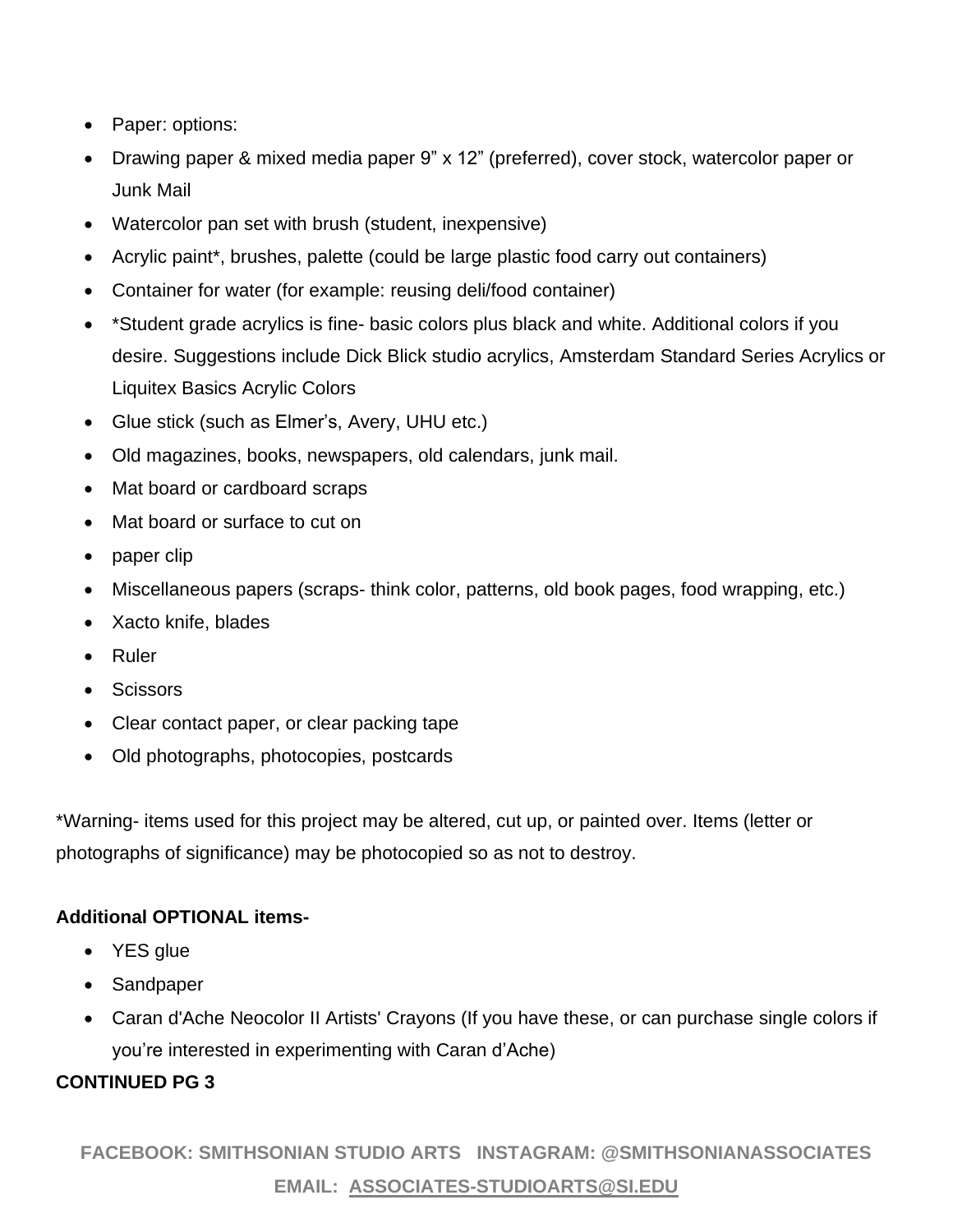- Oil pastels (inexpensive or student grade is fine, such as Sakura Cray-Pas Junior Artist Oil Pastels, but NOT Artist's Loft brand)
- Colored pencils
- Vaseline
- Gelatin plate (I will give you a recipe if you'd like to make your own)
- Candle (wax)
- Bubble wrap/cushion Amazon mailing package
- Ink
- Transparencies or clear plastic sheets
- Existing artwork (recycle your old drawings, paintings, prints, etc.) OR anything that you're thinking of working with (REPURPOSING ITEMS, ETC.) I can give input, make suggestions, help w/planning. Even MORE supplies to consider:

#### **Below is a list of miscellaneous items.**

- **Textures** you might find for making prints:
- *Packaging materials, bubble wrap, corrugated cardboard, Cardboard coffee protectors (Starbucks, etc), Old shoes, basket, leaves*
- **Found objects & small items from home, or nature:**
- Items that "catch your eye" (shiny, colorful, or drab) Items with texture (not flat, but having ridges)

Additional items to look for at home for Art

- Cardboard- various thicknesses
- Deli trays or styrofoam plates
- newspaper
- paper bags
- paper clips
- twist ties

### **CONTINUED PG 4**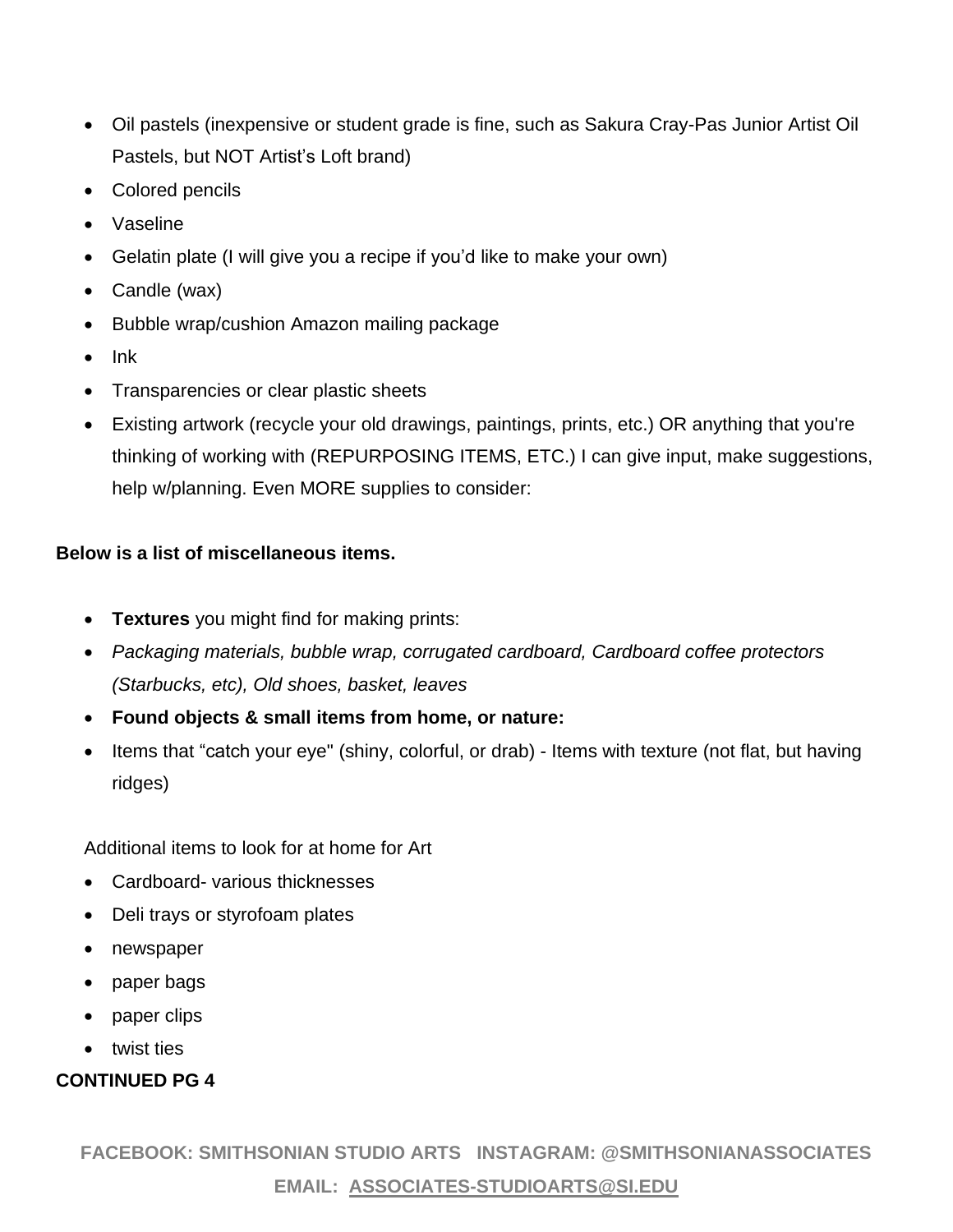- old books, old instructions you don't need anymore- schematics, different languages, etc.
- plastic sheet protectors
- saran wrap
- potatoes
- potato or rice sacks
- netted bags for onions, clementines
- netting from fruits and vegetables
- old make-up brushes
- hair gel
- bubble wrap including mail or amazon packaging
- packing tape
- scrap wood
- rope, string
- house paint
- spray paint
- old doormat
- duct tape
- wire
- old jewelry/beads
- old scarves, curtains, clothes
- shoes
- hot glue, super glue, any glue, clear caulking
- ribbon
- Fabric scraps, (old clothes), trim,
- tissue paper
- old toys
- candle wax
- any old art supplies
- Bling—broken jewelry, orphaned earrings, game pieces, etc

### **CONTINUED PG 5**

**FACEBOOK: SMITHSONIAN STUDIO ARTS INSTAGRAM: @SMITHSONIANASSOCIATES**

## **EMAIL: ASSOCIATES-STUDIOARTS@SI.EDU**